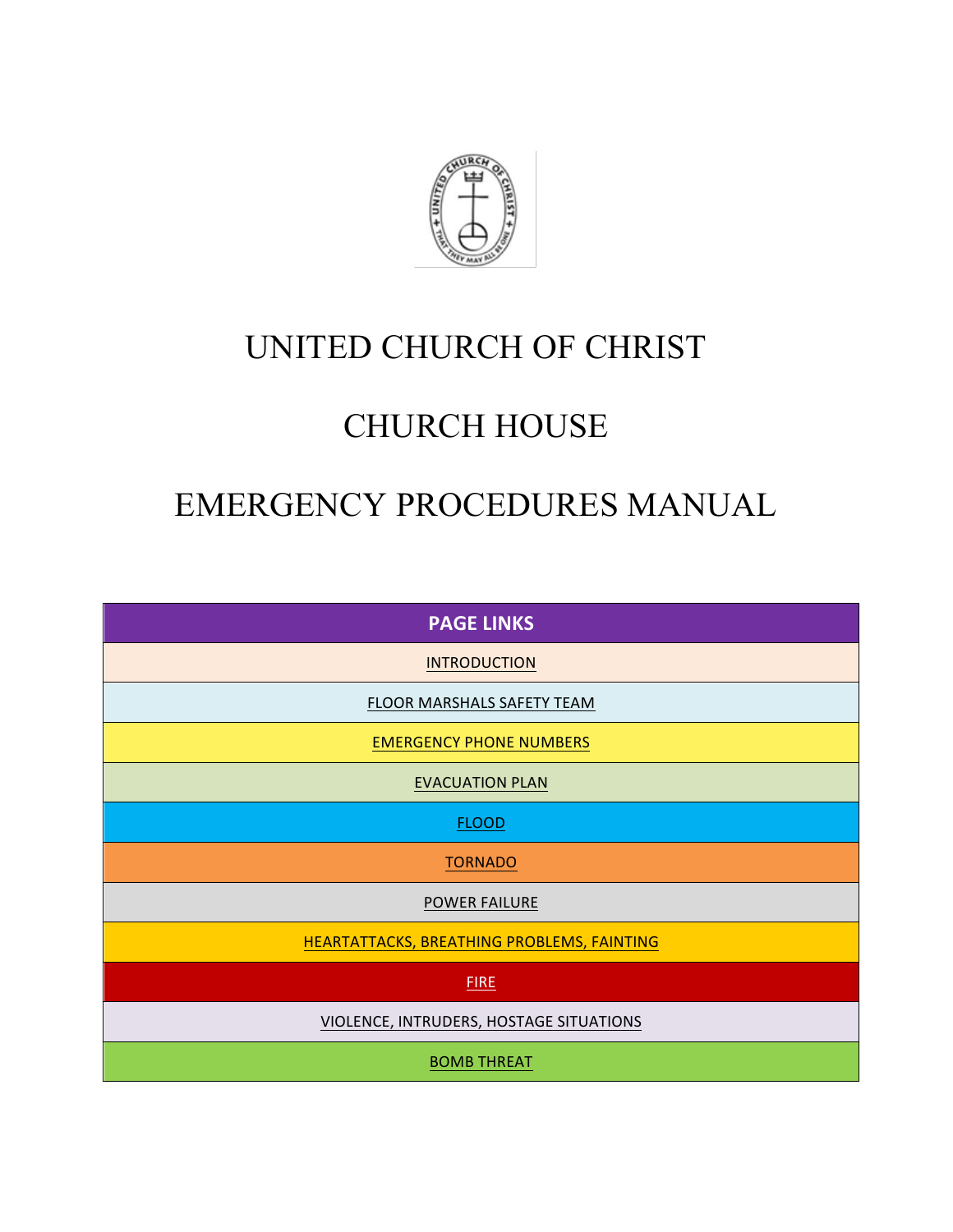## **INTRODUCTION**

Each year millions of dollars are lost through natural and man-made disasters. Natural disasters (floods, tornadoes and winter storms) as well as man-made disasters (bomb threats, arson, workplace violence and terrorism) cause extensive damage to facilities and records, resulting in costly work reduction and disruption - even jeopardizing the lives of employees in businesses and organizations.

Because an emergency may occur at any time and often without warning, experience has shown that lives and property can be saved if people are prepared and know what action to take when one occurs. A clear and concise emergency preparedness program has been developed to ensure that the national setting of the United Church of Christ will be ready to deal with specific emergencies with minimum interruption to operations.

This manual is intended to be a quick reference to help you get immediate help in an emergency, prevent injuries, save lives and protect property. Please keep this manual in a convenient place for quick reference.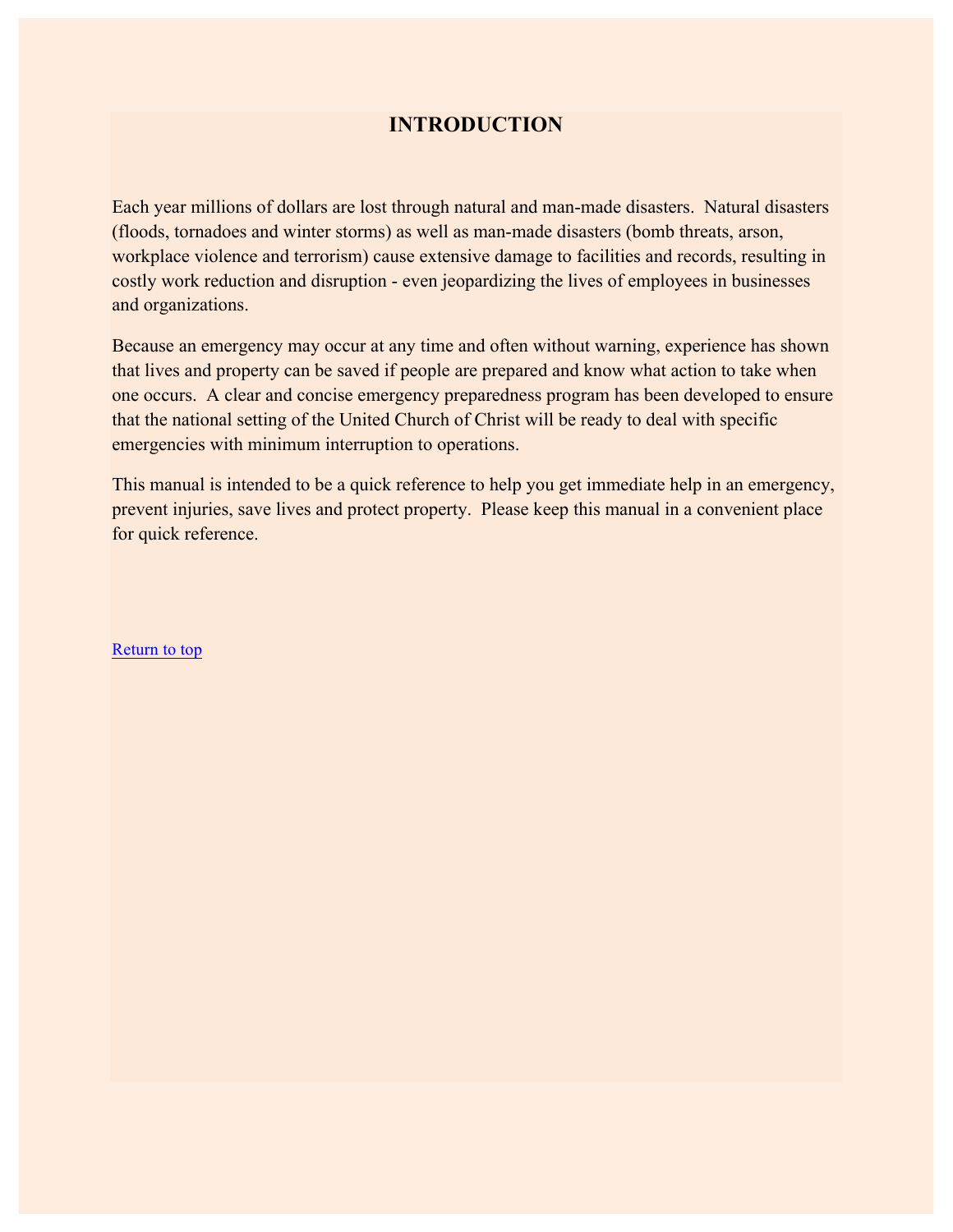## **FLOOR MARSHALS SAFETY TEAM**

The Floor Marshals/Safety Team members are employees who have volunteered and have been trained to perform specific responsibilities before, during and after an emergency. Please follow their instructions at all times and help them foster calm and order.

|                 |                                 |      | <b>CPR/AED</b>   |              |                         |      | CPR/         |  |
|-----------------|---------------------------------|------|------------------|--------------|-------------------------|------|--------------|--|
| <b>Floor</b>    | <b>Floor Marshals</b>           | Ext. | <b>First Aid</b> | <b>Floor</b> | <b>Floor Marshals</b>   | Ext. | <b>First</b> |  |
| 3rd             | <b>Diane Dicken</b>             | 3810 | $+$              | 9th          | <b>Ferne Clements</b>   | 3725 |              |  |
|                 | <b>Gloria Otis</b>              | 3875 |                  |              | <b>Helga Mingione</b>   | 3712 |              |  |
|                 | <b>Damaris Velez</b>            | 3876 |                  |              | <b>Annie Congress</b>   | 3720 |              |  |
|                 | Shaena Ragin                    | 3822 |                  | 8th          | <b>Darlene Collins</b>  | 2179 |              |  |
|                 |                                 |      |                  |              | <b>Bob Lormor</b>       | 2178 |              |  |
| 2nd             | <b>Craig Hoffman</b>            | 2168 |                  |              | <b>Barb Powell</b>      | 2175 |              |  |
|                 | <b>Cheryl Barthelman</b>        | 2105 |                  |              |                         |      |              |  |
|                 | <b>Keri Sugerik</b>             | 2167 |                  | 7th          | <b>Carl Kotheimer</b>   | 3244 |              |  |
|                 |                                 |      |                  |              | <b>Marcy Dory</b>       | 3209 |              |  |
| <b>Mezz</b>     | Stephanie Johnson               | 2117 | $+$              |              | <b>Phyllis Richards</b> | 3215 |              |  |
|                 |                                 |      |                  |              | <b>LeShawn Davis</b>    | 3221 |              |  |
| <b>Bldg</b>     | <b>Rick Johnson</b>             | 2128 |                  |              |                         |      |              |  |
| <b>Services</b> | <b>John Grimes</b>              | 2126 | $+$              | 6th          | <b>Babette Calloway</b> | 3207 |              |  |
| <b>Security</b> | <b>PM</b><br><b>Julia Early</b> | 2247 | $+$              | 5th          | <b>Rosalind Davis</b>   | 3825 |              |  |
| <b>Security</b> | <b>AM</b><br><b>Stan Jones</b>  | 2247 | $+$              |              | <b>Tony Marcial</b>     | 3821 |              |  |
| <b>Floater</b>  | <b>Alisa Lewis</b>              | 2136 |                  | 4th          | <b>Rod Mundy</b>        | 3854 |              |  |
| <b>Floater</b>  | <b>Alan Wolf</b>                | 2107 |                  |              | <b>Lynn Herbst</b>      | 3782 |              |  |

|               |                          |           |      | <b>CPR/AED</b><br><b>First Aid</b> |              |                         | Ext. |  |
|---------------|--------------------------|-----------|------|------------------------------------|--------------|-------------------------|------|--|
| <b>Floor</b>  | <b>Floor Marshals</b>    |           | Ext. |                                    | <b>Floor</b> | <b>Floor Marshals</b>   |      |  |
| 3rd           | <b>Diane Dicken</b>      |           | 3810 | $+$                                | 9th          | <b>Ferne Clements</b>   | 3725 |  |
|               | <b>Gloria Otis</b>       |           | 3875 |                                    |              | <b>Helga Mingione</b>   | 3712 |  |
|               | <b>Damaris Velez</b>     |           | 3876 |                                    |              | <b>Annie Congress</b>   | 3720 |  |
|               | <b>Shaena Ragin</b>      |           | 3822 |                                    | 8th          | <b>Darlene Collins</b>  | 2179 |  |
|               |                          |           |      |                                    |              | <b>Bob Lormor</b>       | 2178 |  |
| 2nd           | <b>Craig Hoffman</b>     |           | 2168 |                                    |              | <b>Barb Powell</b>      | 2175 |  |
|               | <b>Cheryl Barthelman</b> |           | 2105 |                                    |              |                         |      |  |
|               | <b>Keri Sugerik</b>      |           | 2167 |                                    | 7th          | <b>Carl Kotheimer</b>   | 3244 |  |
|               |                          |           |      |                                    |              | <b>Marcy Dory</b>       | 3209 |  |
| <b>Mezz</b>   | <b>Stephanie Johnson</b> |           | 2117 | $+$                                |              | <b>Phyllis Richards</b> | 3215 |  |
|               |                          |           |      |                                    |              | <b>LeShawn Davis</b>    | 3221 |  |
| <b>Bldg</b>   | <b>Rick Johnson</b>      |           | 2128 |                                    |              |                         |      |  |
| ervices       | <b>John Grimes</b>       |           | 2126 | $+$                                | 6th          | <b>Babette Calloway</b> | 3207 |  |
|               |                          |           |      |                                    |              |                         |      |  |
| ecurity       | <b>Julia Early</b>       | <b>PM</b> | 2247 | $+$                                | 5th          | <b>Rosalind Davis</b>   | 3825 |  |
| ecurity       | <b>Stan Jones</b>        | <b>AM</b> | 2247 | $+$                                |              | <b>Tony Marcial</b>     | 3821 |  |
|               |                          |           |      |                                    |              |                         |      |  |
| loater        | <b>Alisa Lewis</b>       |           | 2136 |                                    | 4th          | <b>Rod Mundy</b>        | 3854 |  |
| <b>loater</b> | <b>Alan Wolf</b>         |           | 2107 |                                    |              | <b>Lynn Herbst</b>      | 3782 |  |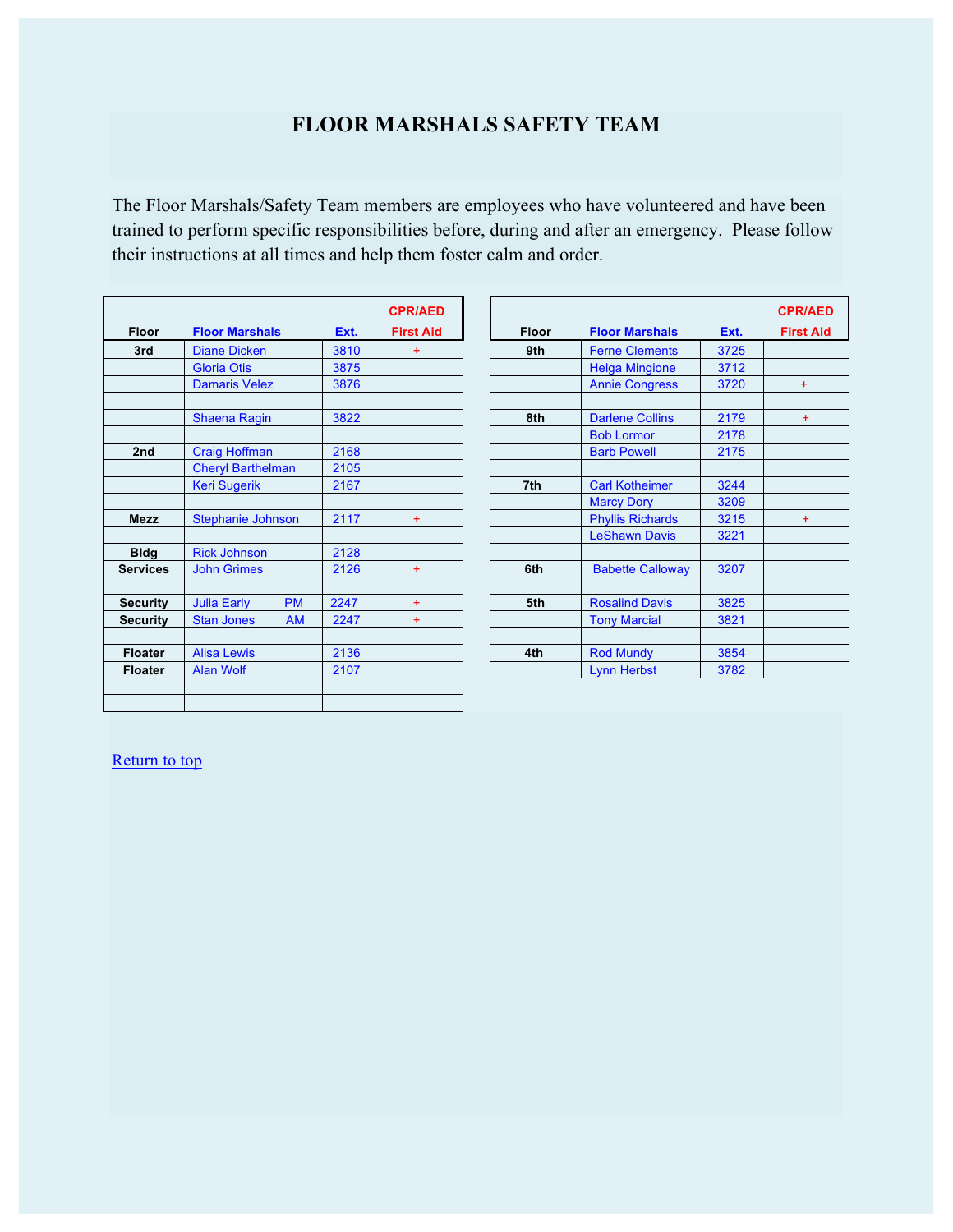## **EMERGENCY PHONE NUMBERS**

When a situation arises in which human life or property is in jeopardy such as in a medical, fire or police emergency, employees should call the lobby desk at 2247 to report the nature of the emergency.

- 1. Your name and nature of emergency
- 2. The location of the emergency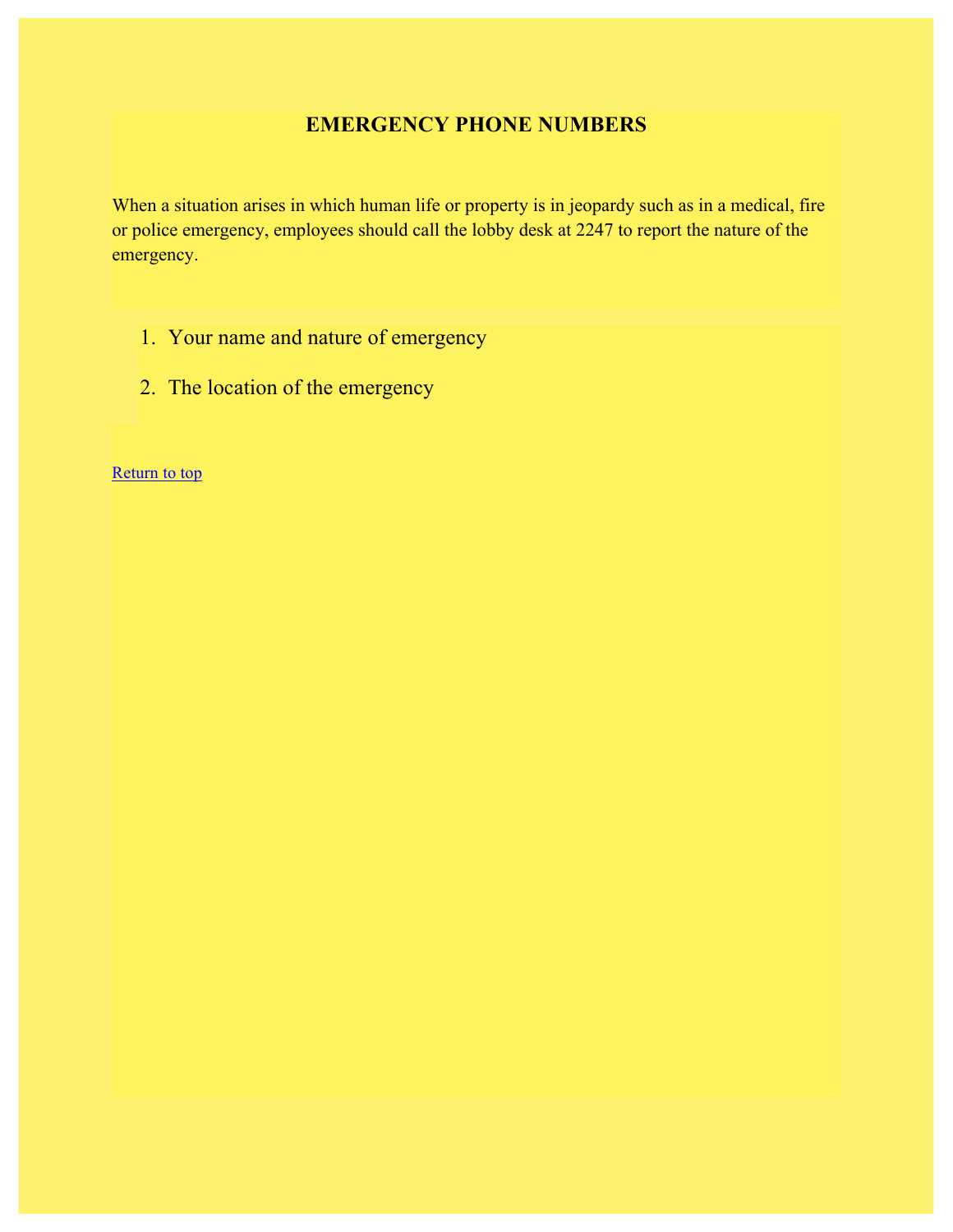## **EVACUATION PLAN**

Few emergencies will require a complete evacuation of the building.

As an employee, you are responsible for familiarizing yourself with evacuation and safety plans for knowing your primary and secondary exit routes. You are also responsible for knowing the collection point outside of the building to which you report in the event of an evacuation.

Posted at the entrance to each floor is a drawing that locates evacuation routes, fire extinguishers and fire alarm pull stations. Please become familiar with this drawing.

If the City of Cleveland Emergency Evacuation Plan is implemented, staff will be notified, and remember that the location of your car will determine your route out of the city. Our building is located in Quadrant D. The lobby guard will distribute copies of the evacuation map to you as you evacuate the building.

In rare instances, you may be required to stay inside the building due to dangers outside. You might also be directed to evacuate to the roof for evacuation by helicopter, or to go to a specific floor. Floor Marshals will be advising you as to what to do and where to go. Please remain calm and listen to their directions.

Once an evacuation order is given, Floor Marshals/Safety Team members are responsible for:

- 1. Controlling panic.
- 2. Checking restrooms, conference rooms and other remote areas of their floors to make sure all employees are aware of the evacuation order and where they are to assemble.
- 3. In some cases, directing employees to place essential records and work-in-process in file cabinets to protect against their potential destruction. This will occur only if there is no immediate threat of bodily harm.
- 4. Coordinating the evacuation of physically challenged or injured individuals.
- 5. Closing the doors to the affected area after everybody has been evacuated.
- 6. Reminding employees of the primary/secondary exit routes and not to use the elevators.
- 7. Accounting for all employees at the assembly point and reporting missing or injured employees to emergency personnel.
- 8. Making sure employees do not re-enter the building/floor until instructed to do so by the proper emergency officials.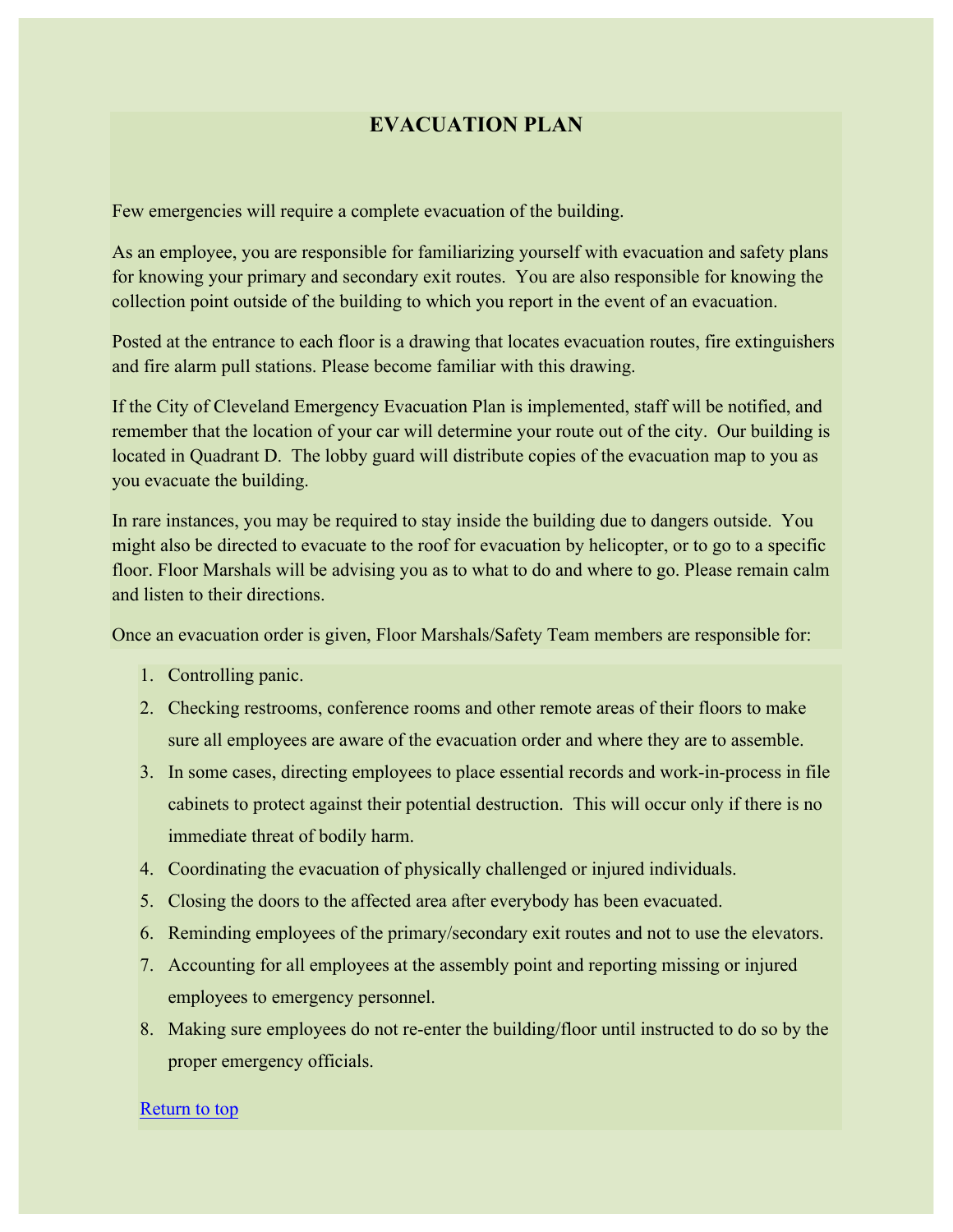#### **FLOOD**

A broken water main is the most likely cause of a flood. Water could enter the building through the front doors and flow into the building from Prospect Avenue. The water would then enter the basement. There it could cut off our electricity. All of the lights would go off and the emergency lights would then come on. Power-outage procedures would then take effect. (See Power Failure procedure)

If a flood results in evacuation, do not enter the lobby on the first floor. Instead, you will see a green door at the bottom of the stairwell that leads out into the courtyard between the Church House and hotel. Proceed through that door, turn left, and walk up the courtyard and through the door that enters the hotel. Proceed through the lobby and out to Huron Road, which is higher than Prospect Avenue and less likely to be flooded.

Please familiarize yourself with this evacuation route.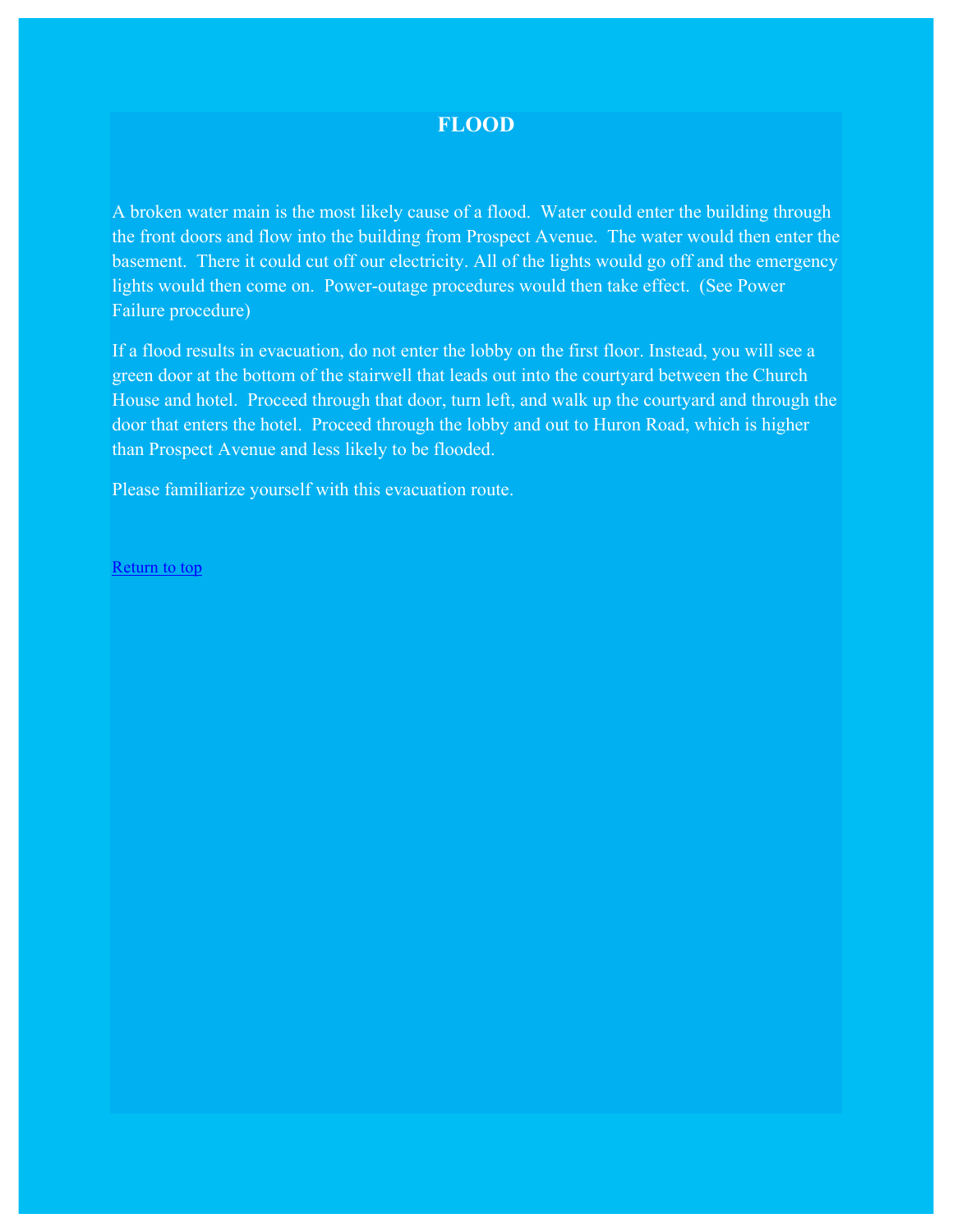### **TORNADO**

Tornados do not require evacuation. If a tornado warning is issued and it is advisable to take cover, a public address announcement will notify you.

When you are directed to seek shelter, do the following:

- Get out of any office area that has glass windows on the outside walls.
- Move away from the small windows that are next to office doors.
- Find an interior area devoid of any glass and sit down on the floor.
- Stay away from elevators (due to possible electrical failures).
- Stay clear of the center conference rooms' glass doors
- Stay clear of any glass bookcases.

Floor Marshals will be available to assist you. They will also be kept informed of the status of the storm.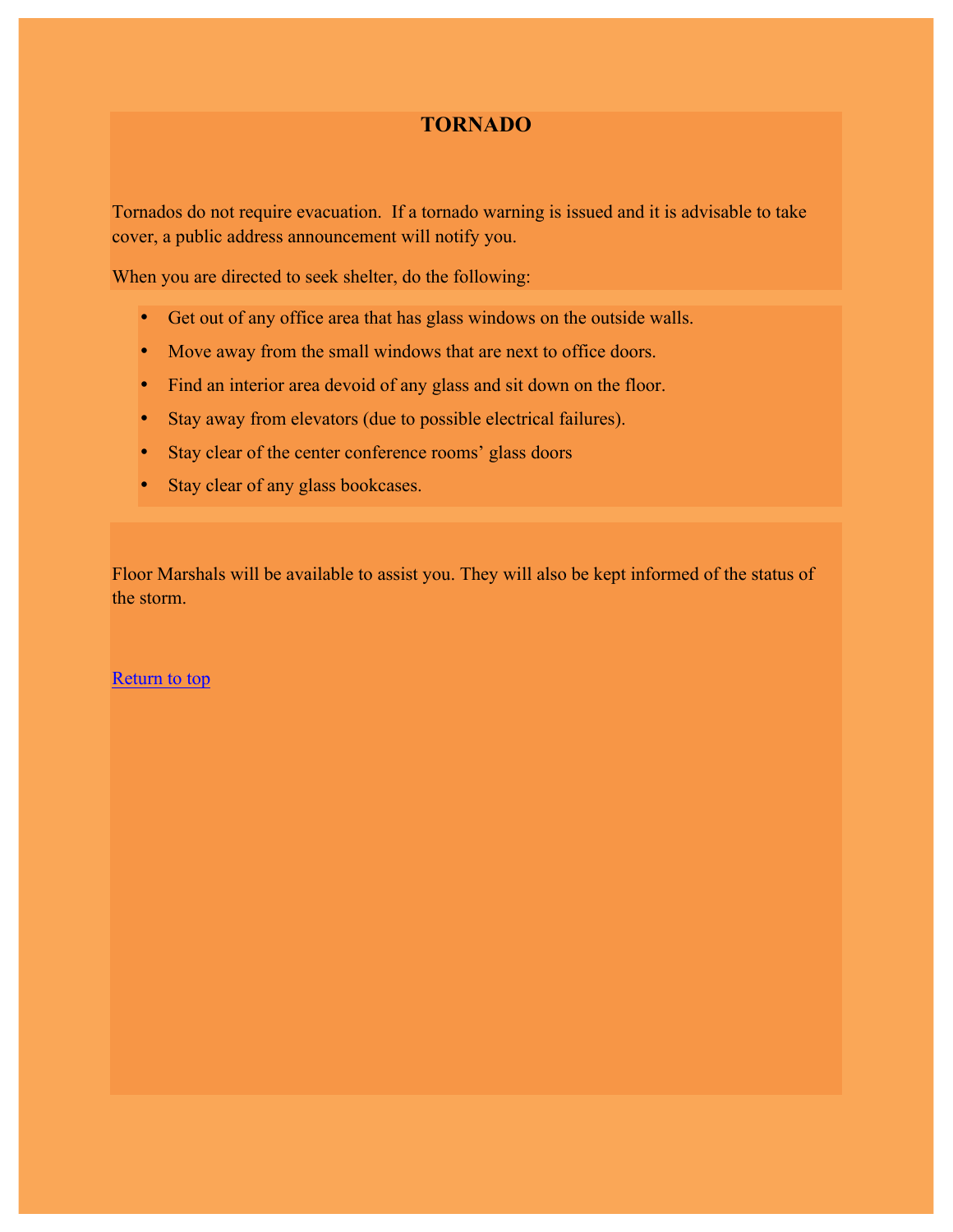### **POWER FAILURE**

Power Outages can occur for many reasons and at any time, and can be momentary or longlasting. In the event of a power outage, the following steps should be taken:

- 1. Remain calm and stay where you are. Do not move about the building or leave your assigned area unless instructed to do so. Such movement can result in injury.
- 2. If trapped in an elevator, push the emergency button in the elevator to report that you are trapped in the elevator.
- 3. Emergency lighting will come on throughout the building and the elevators. Do not use candles or lighters for additional lighting as they create the danger of fire and smoke.
- 4. To eliminate damage from a power surge once the power is restored, turn off all electronic equipment.
- 5. Wait for further instructions from the safety team as to directions to evacuate the building or not. If the phone system and its public address are not working, then Floor Marshals will notify you in person. The Floor Marshals have battery operated radios for communication within the building. If the order to evacuate is given, only use the stairwells and emergency exits.

During a major power outage, entry to the building will be limited to emergency personnel only.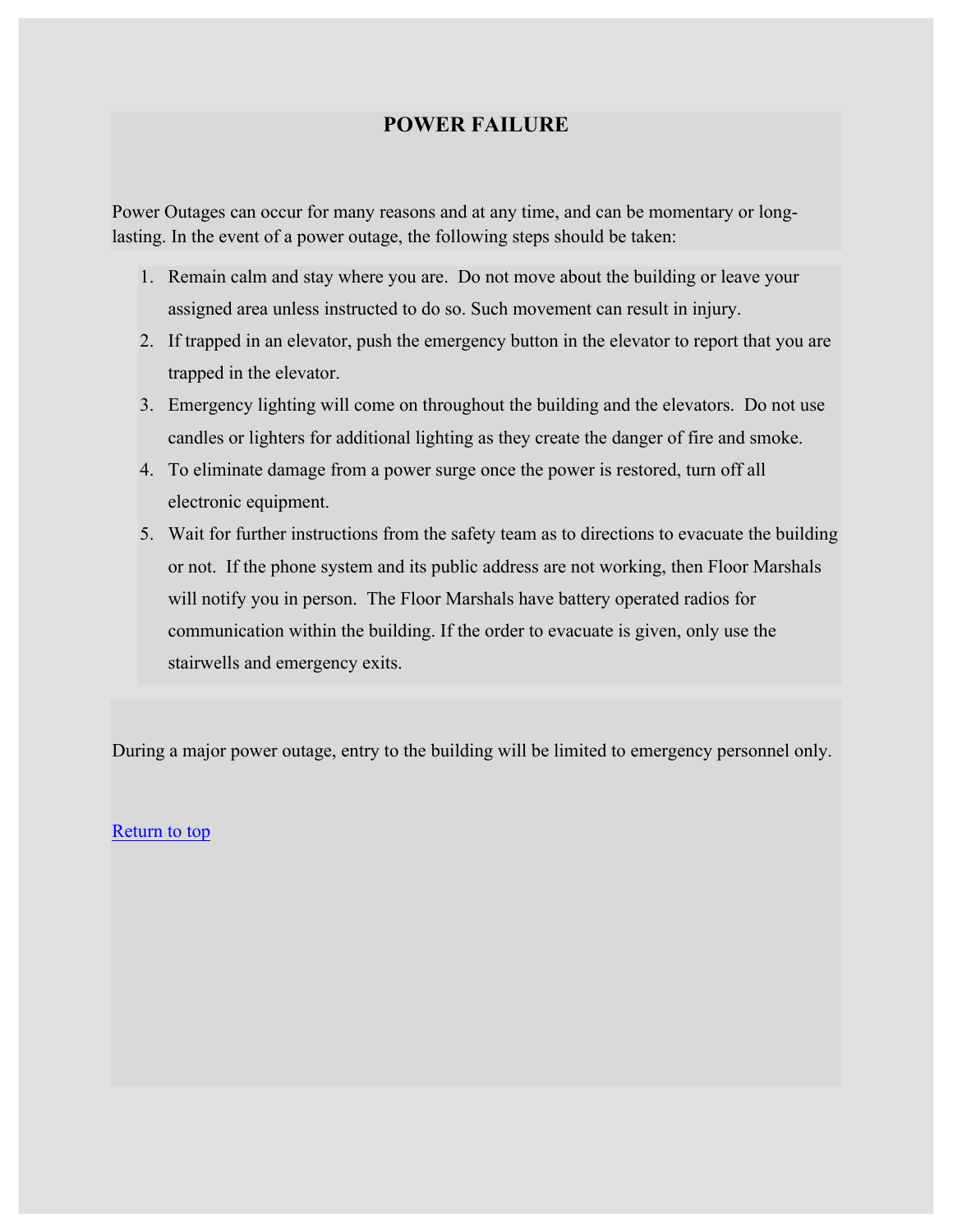### **HEARTATTACKS, BREATHING PROBLEMS, FAINTING**

If a colleague or visitor faints, has difficulty breathing, or reports irregular heartbeats or other symptoms that may indicate sudden cardiac arrest, take the following steps immediately. Time is of the essence. Do not move the person or travel to the lobby yourself for help. Use a land-line phone.

- *1.* Call the lobby desk at 2247. Tell the guard where the victim is on your floor. Be sure to tell the guard which floor, East or West, and the location of the victim. *The purpose of this step is to get the AED moving with minimum delay to reach the person having trouble.*
- *2.* Dial \*72, to make a public announcement on the building-wide phone system. Announce that a victim needs CPR and describe the floor and location. Hang up. *(This summons any floor marshals in the building.)*
- 3. Dial "9" for outside line, then "911". An emergency operator will ask you a number of questions regarding the condition of the victim and your exact location. Stay on the line to answer all questions. The security guard will bring the Automated External Defibrillator (AED) upstairs to the victim's location. It is important that AED-CPR certified staff members are notified immediately when a sudden cardiac arrest occurs. CPR is first administered and then if necessary an electrical shock is delivered using the AED. Keep a clear distance from the victim and the trained individuals who are administering treatment.

When Emergency Medical Services (EMS) personnel arrive, they will continue procedures started by our trained staff members.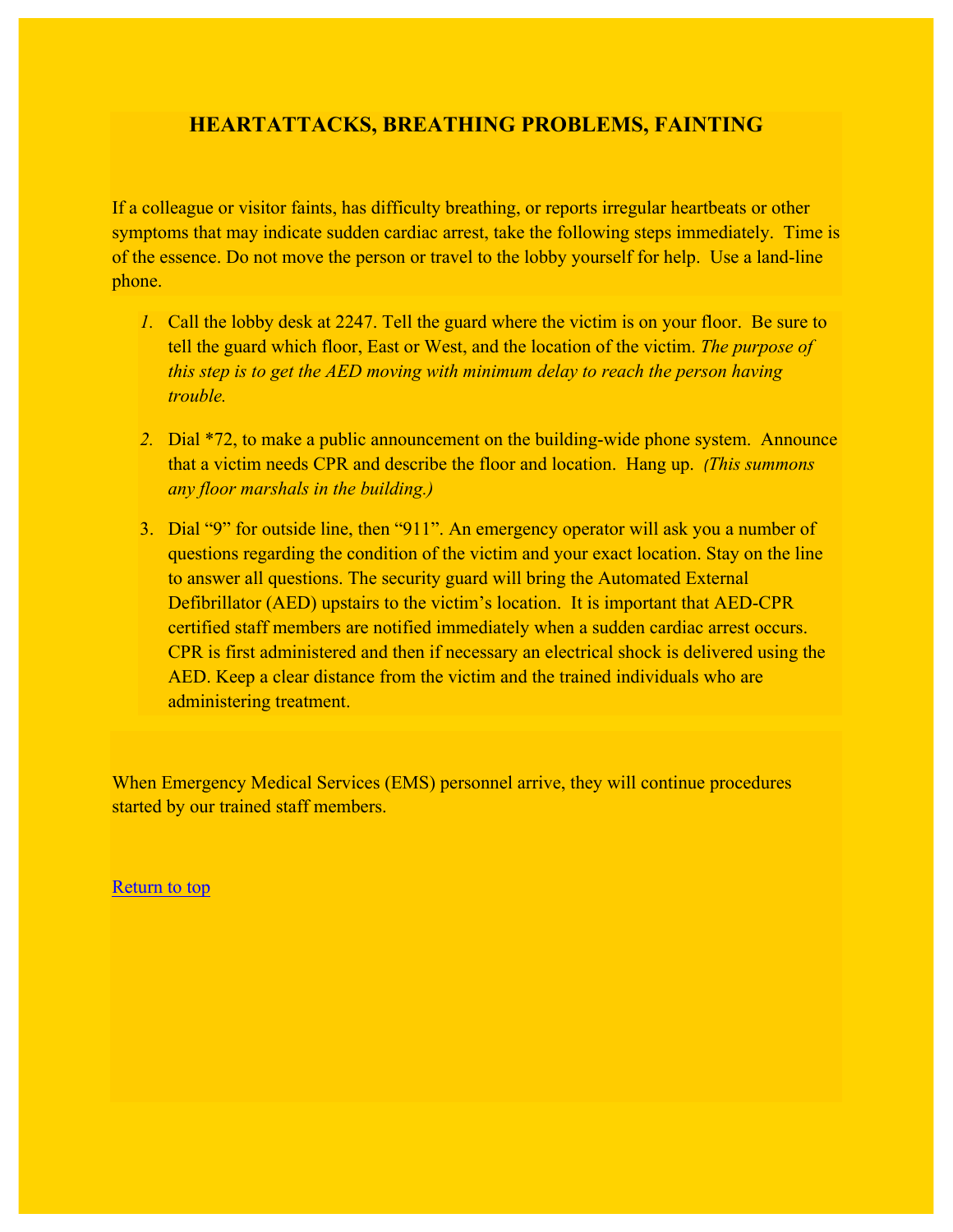When you hear an alarm, you must assume it is a real emergency unless told otherwise. If the alarm is a false alarm, floor marshals will tell you to ignore it. However, your first instinct must be to assume it is real and to begin evacuating the building. Turn your lights off and close office doors when possible. Never return to your floor when an alarm is sounding. You must leave the building from the floor you find yourself on when the alarm sounds.

Do not use the elevators. Proceed down the stairwells on the right side. Leave the left side open for emergency personnel. Please remain quiet so instructions can be heard by others. Proceed to the lobby and exit the building through the main doors. Upon leaving the building, turn left and proceed Westward on the sidewalk until you reach the outdoor parking lot. This lot is the assembly point. Floor Marshals will direct and assist you throughout the evacuation process. Floor Marshals will also arrange for non-ambulatory personnel to be picked up by building or emergency personnel. It is the responsibility of the Floor Marshals to account for individuals on their own floors. If you know of the whereabouts of a missing employee make sure you notify the Floor Marshal immediately.

What happens after the emergency depends on the extent of damage. In most cases the extent of the emergency will be limited and the employees will return to work in a timely manner. In more extensive emergencies, the building may be damaged beyond the point of re-entry and the Crisis Management Team will take over. Employees will be notified as to what steps are to be taken. Please consult your Crisis Management Plan for specific directions if this event occurs.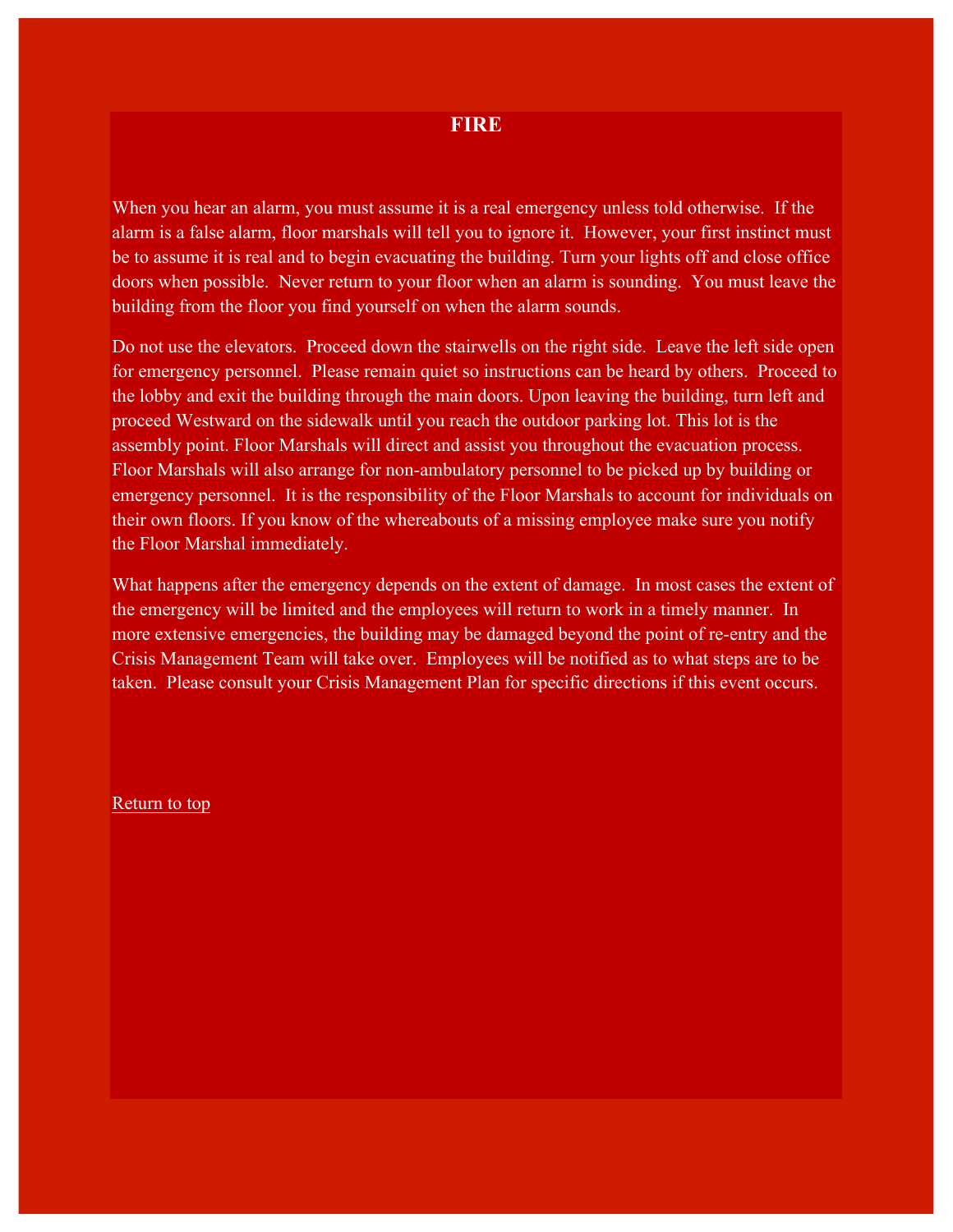#### **VIOLENCE, INTRUDERS, HOSTAGE SITUATIONS**

If an armed intruder enters any floor of the Church House the following coded announcement will be made on the telephone speaker system: "Good morning (or good afternoon). This is a **reminder that today's Scripture lesson is Exodus, Chapters 2 through 9.** That's Exodus, Chapters 2 through 9." This indicates the need to evacuate (Exodus), and the chapter indicates which floors should be evacuated (2 through 9), or if you do not hear your floor number mentioned, it is because of complications regarding the location of the armed threat, remain on your floor.

Floor Marshals will assist as in other evacuations, unless the hostage taking in their immediate area prevents this. If you become a hostage, **REMAIN CALM**. The hostage taker will reflect your emotions. Your initial actions will set the stage for the remainder of the situation. Do not panic. Don't be a hero. Accept your situation and be prepared to wait. Follow the instructions of your captor. The longer you are together, the less likely the captor will be to hurt you. Don't speak unless spoken to and only if necessary. Try to be friendly if possible, but not phony. Don't look down on your captor. Don't make suggestions to the captor. Don't try to escape unless you are absolutely certain you can make an escape. If anyone needs special medication, inform your captor. Be aware of everything you see and hear. Try to remember the number of captors, their descriptions and conversations, the weapons they have, etc. Also try to remember the number and identities of other hostages. You may be released and your information will help the police. If you are permitted to speak on the phone, be prepared to answer yes or no to questions asked by the police. Express a cooperative attitude with the captors. Don't turn your back on the captor. Eye contact can be good. People are less likely to harm someone they are looking at. Please be patient. Even if no rescue efforts seem to be happening, you should assume that the police are engaged in a hostage survival program that is designed to rescue you unharmed as soon as possible. If you believe a rescue attempt is taking place, or you hear noise or shooting, take refuge on the floor and stay down. Keep your hands on your head. Do not make any fast movements. If confronted by rescuers, be prepared to initially be treated as a hostage taker. The police will not know at first who is dangerous and who isn't. Follow police instructions explicitly. In this situation they will be looking for identification signs. Wearing your ID badge would assist the police immensely.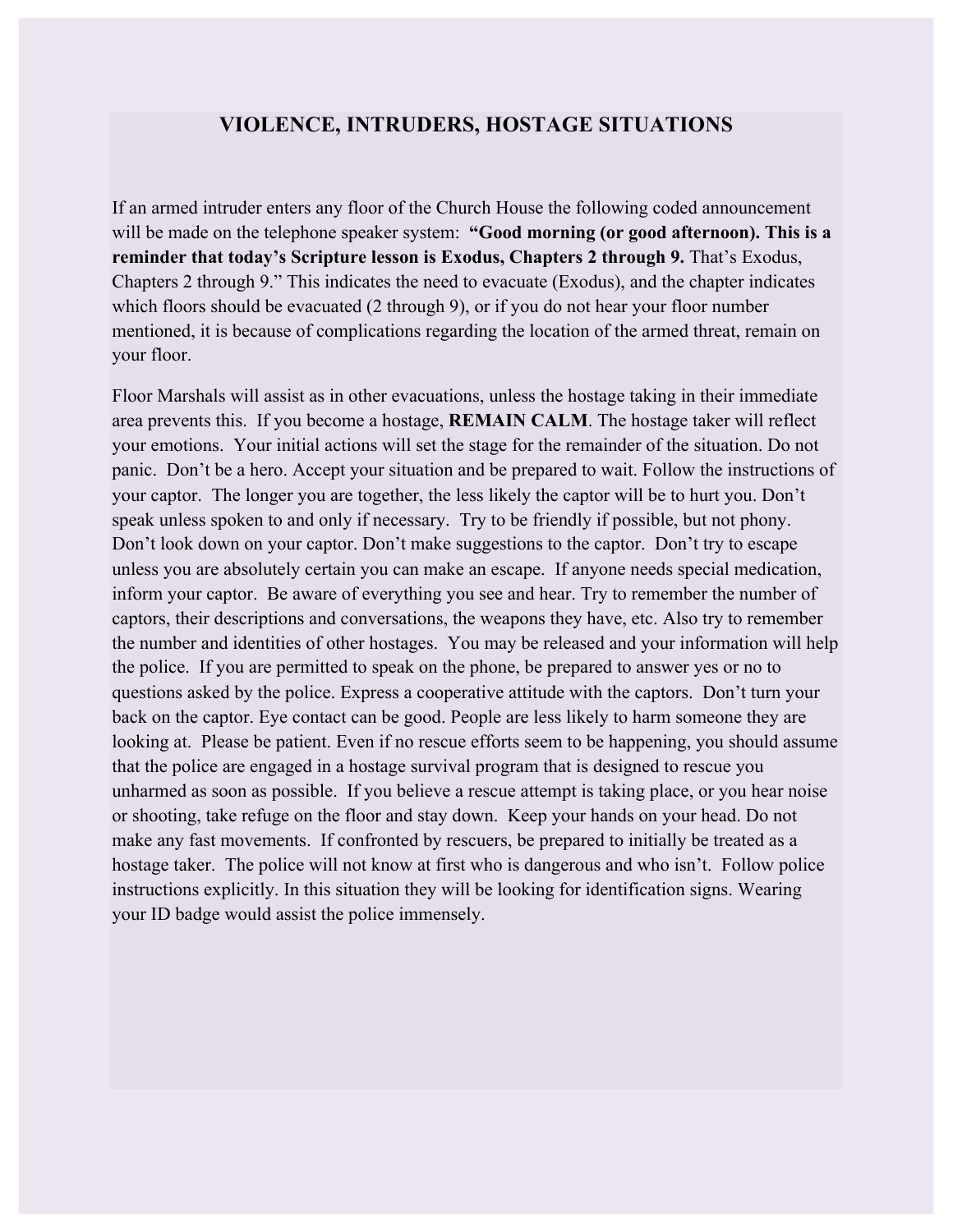#### **ADDENDUM**

In the event that someone has a gun and is either threatening to use it or has already discharged it in the building then the following steps should be taken:

- Persons should immediately go into offices, close the office door, lock the office door and huddle or seek shelter behind the door making sure to stay away from the window of the office.
- Any staff member who works in the center cubicles must go to a perimeter office as well and seek shelter behind a locked door. This might necessitate more than one person seeking a hiding place behind the door. Staff members should spread out into offices so they are not overcrowded.
- Turn office lights office. Be quiet.
- No one should seek shelter in a restroom or a conference room.
- No one should seek shelter on any floor's elevator lobby.
- No one should evacuate down the stairs unless directed.
- No one should evacuate down the elevators unless directed.
- No one should evacuate down the fire escape unless directed.
- No one should attempt to approach the armed intruder.
- No one should attempt to negotiate or speak to the armed intruder.
- All staff members should listen for any pertinent announcements over the phone system that might address this situation.
- A floor marshal should take the floor's portable radio with them as they seek shelter since this will be one of the methods of communication.
- Fire and police will direct the buildings proceedings as to how and when staff are moved from one area to the next.
- Silence your cell phone. Turn off any items that could make noise.
- Wait for evacuation instructions.
- In the event this scenario does happen employees should make sure they have their ID badges on them so they can be identified later when police arrive and are searching floors.
- If you are in a conference room seek shelter in an office that has a door that locks.

If you see the shooter, be prepared to report vital information to authorities such as a physical description, number of weapons, number of potential victims and the physical location of the shooter.